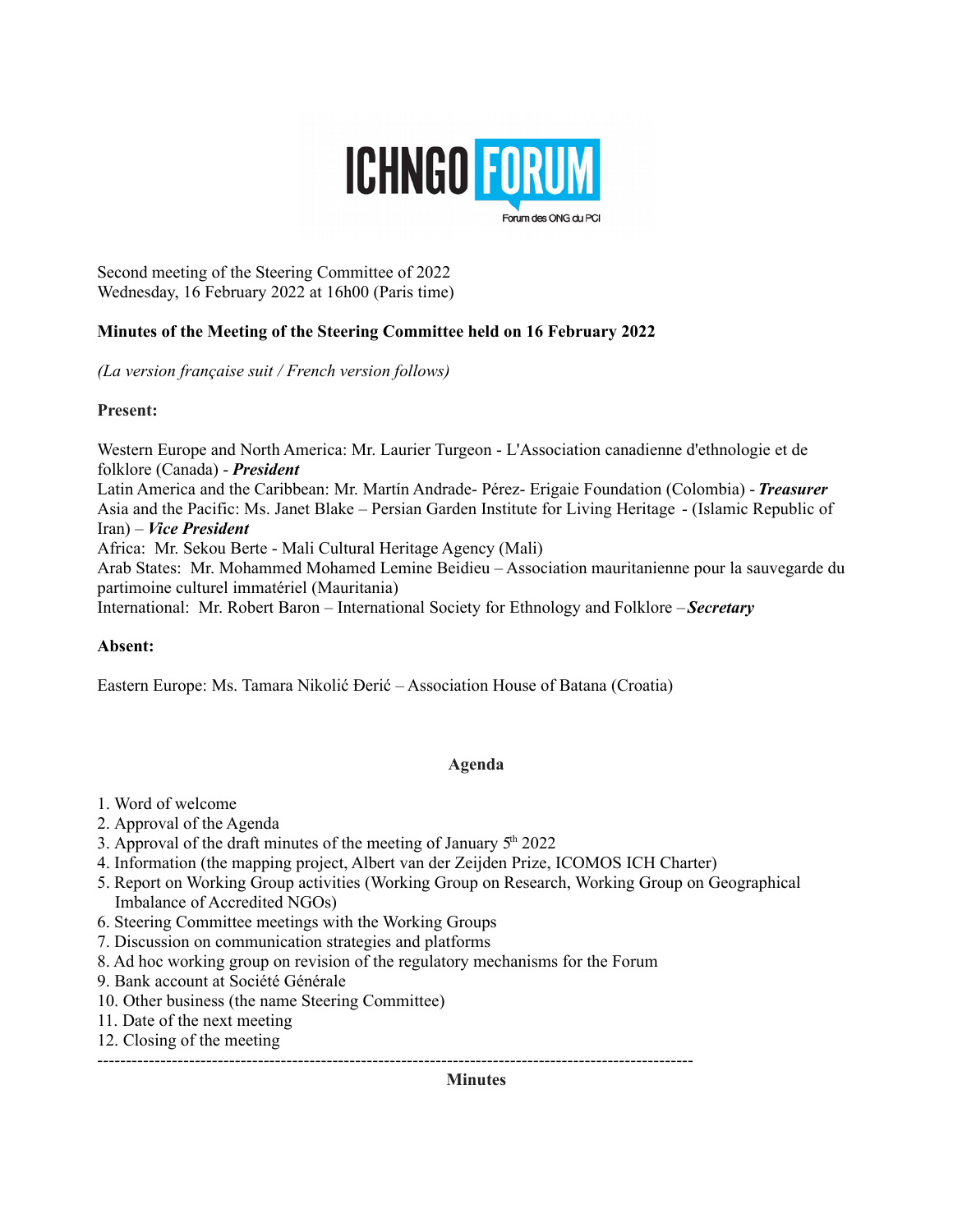

## **1. Word of welcome**

The meeting was called to order at 4:00 PM Paris time and greetings were exchanged.

### **2**. **Approval of the Agenda**

The agenda was approved unanimously.

### **3. Approval of the draft minutes of the meeting of January 5, 2022**

The minutes of the meeting were approved without any changes.

# **4. Information (the mapping project, Albert van der Zeijden Prize, ICOMOS ICH Charter)**

Steering committee (SC) members who served on the 2021 SC indicated that they had been deeply involved in completing the mapping project to survey domains of competency of ANGOs along with SC members who retired in December. A draft final report, draft revisions of Form 08 and 09 and draft infographics were submitted to the Secretariat several days prior to this meeting and will be revised in consultation with the Secretariat. These discussions will also include consideration of how the Forum will provide advisory services in the future, and what these services will entail. Vocabularies pertaining to ANGO competencies along with ICH elements identified in the survey that had not been previously included in UNESCO ICH lists will be indexed and provided to the Secretariat.

The editor of *Heritage Alive* warmly welcomed and accepted the SC proposal for a prize in memory of Albert van der Zeijden for the best article published by an author of less that 35 years of age in their publication. An announcement of the prize and a call for submissions will appear in the call for submissions to *Heritage Alive* which will soon be disseminated.

SC members who served in 2021 mentioned that the previous SC submitted suggested revisions to the ICOMOS ICH charter to ICOMOS in December. The current SC committee agreed about the importance of such matters as how authenticity is viewed by ICOMOS, its reference to "protection" rather than "safeguarding", the need to incorporate living heritage in communities where monuments are sited, and the imperative of broadly involving communities in safeguarding processes, all of which are included in the suggested revisions. The SC is awaiting a response from ICOMOS regarding the suggested revisions and hopes that there will be an active dialogue that develops. ICOMOS is an ANGO, and the content of the final charter document should be considered as a factor in evaluating reaccreditation. ICOMOS was interviewed for the mapping project.

# **5. Report on Working Group activities (Working Group on Research, Working Group on Geographical Imbalance of Accredited NGOs)**

The Working Group on Geographical Imbalance of Accredited NGOs has been developing approaches for generating new applications from non-accredited NGOs in underrepresented regions. The Working Group for research is drafting a tool kit on ICH tourism that would appear on the Forum's website. It is planning a symposium for the second half of 2023 that will introduce the tool kit. The SC agreed that the tool kit should be adapted to include examples and recommendations for each UNESCO region. Members of the SC will attend the WG's meeting that will discuss the development of the tool kit, and the completed tool kit will be submitted for approval to the SC.

# **6. Steering Committee meetings with the Working Groups**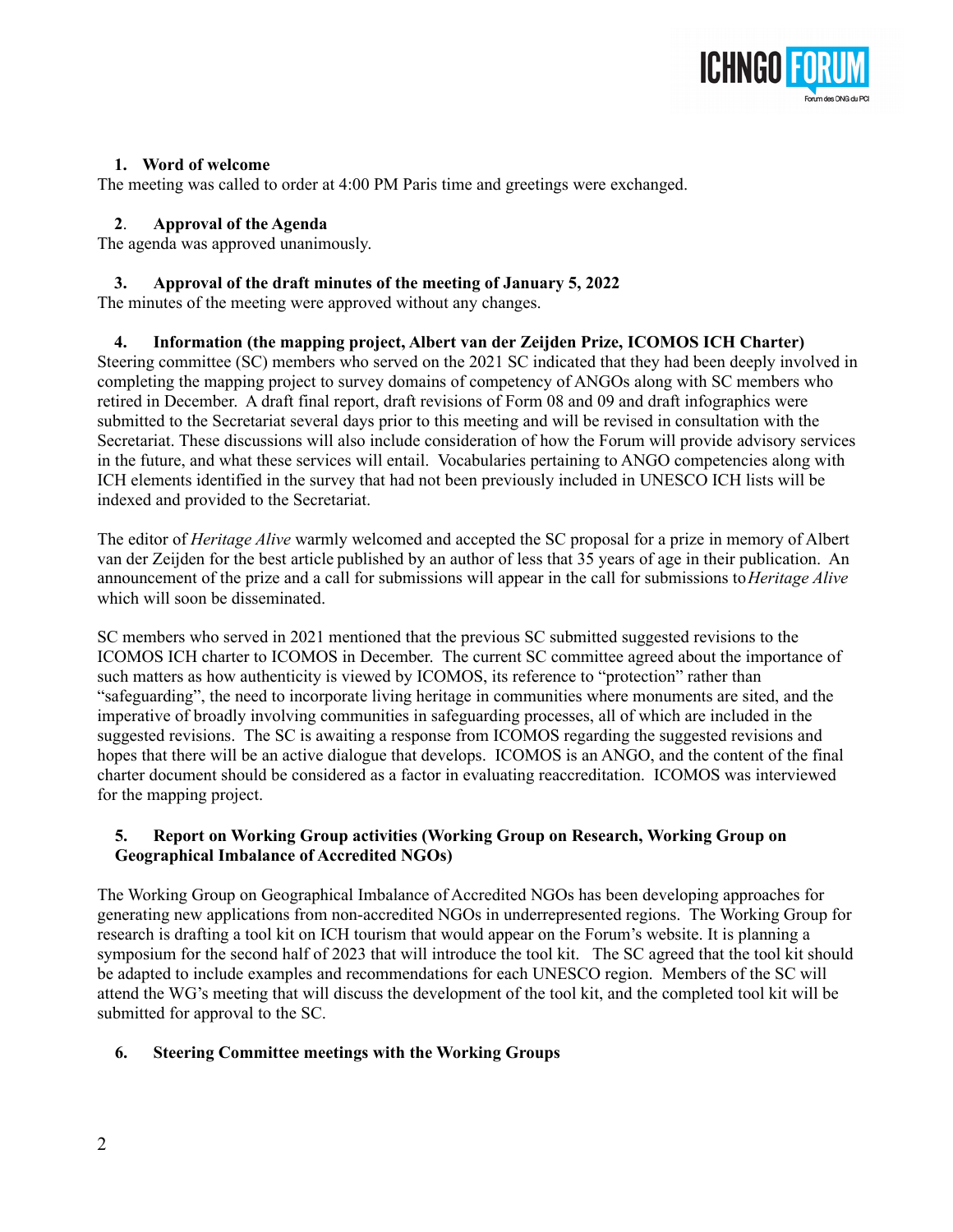

Underscoring the importance of following requirements and expectations for all WGs, the SC will remind them that they each need to provide procedures for electing officers, a mission statement, their governance structure, an annual report of activities and an agenda for the work to be undertaken each year. All WGs will be asked to provide this information. A meeting will be scheduled in April with all WGs that have complied with these requirements.

### **7. Discussion on communication strategies and platforms**

SC members Sekou Berte, Martín Andrade-Pérez-Erigaie and Tamara Nikolić Đerić are developing a communications strategy that will be carried out on multiple platforms. They are coordinating with Gabriele Desiderio and Shinwha Hong in developing the plan. The newsletter will be produced on a regular basis. It will include news of the Forum and ANGOs, projects of interest to ANGOs (including invitations for involvement in some projects) and dialogue about ICH issues and items as well as activities that may or may not be carried out by ANGOs, including job opportunities, publications, conferences and fellowships. It will be circulated widely beyond the membership of the Forum. The Forum's Facebook page will include news about matters of immediate interest to the Forum along with other items. It will be updated weekly. Discussions are underway with Gabriele Desiderio about updating design and navigation of the Forum website. A meeting will be held later in the month with Gabriele Desiderio as well as Shinwha Hong of Ichngo.net. Some items may appear in both the Forum newsletter and Ichngo.net.

### **8. Ad hoc working group on revision of the regulatory mechanisms for the Forum**

Recognizing that there is a need for revision of the bylaws and electoral rules of the Forum, a working group will be created to revise these documents. This working group will include representatives from each UNESCO region.

# **9. Bank account at Société Générale**

Documents required annually for the Société Générale bank account are being prepared. Once they are submitted and approved the Forum will have access to its funds in this account.

#### **10. Other business (the name Steering Committee ?)**

The matter of the renaming of the SC to a name that accurately represent its roles and functions was tabled to the next meeting. The new name will need to be included in the revised bylaws. This matter will be further discussed at the next SC meeting.

#### **11. Date of the next meeting**

The next SC meeting will be held on Wednesday, March 9th.

#### 12. **Closing of the meeting**

The meeting was brought to a close at 18h30 Paris time.

Robert Baron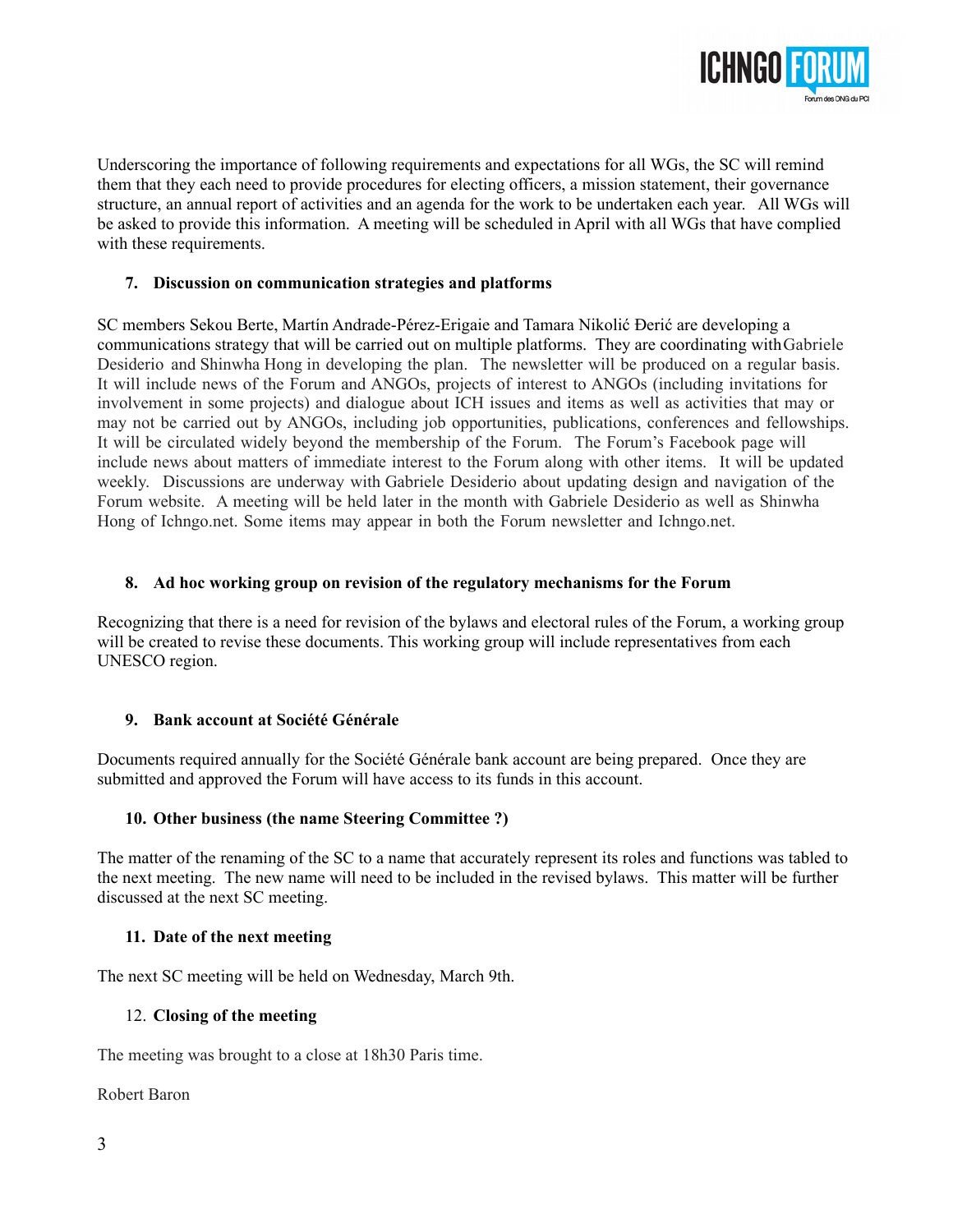

**Secretary** 

# **Deuxième réunion du Comité de Pilotage de 2022 Mercredi 16 février 2022 à 16h00 (heure de Paris)**

#### **Procès-verbal de la réunion du Comité directeur du 5 janvier 2022**

#### **(La version française suit / La version française suit)**

#### **Présents:**

Europe de l'Ouest et Amérique du Nord : M. Laurier Turgeon - L'Association canadienne d'ethnologie et de folklore (Canada) - Président Amérique latine et Caraïbes : M. Martín Andrade- Pérez- Fondation Erigaie (Colombie) - Trésorier Asie et Pacifique : Mme Janet Blake – Persian Garden Institute for Living Heritage - (République islamique

d'Iran) – Vice-présidente

Afrique : M. Sékou Berte - Agence malienne du patrimoine culturel (Mali)

États arabes : M. Mohammed Mohamed Lemine Beidieu – Association mauritanienne pour la sauvegarde du partimoine culturel immatériel (Mauritanie)

International : M. Robert Baron – Société Internationale d'Ethnologie et de Folklore – Secrétaire

#### **Absent:**

Europe de l'Est : Mme Tamara Nikolić Đerić – Association House of Batana (Croatie)

#### **Ordre du jour**

- 1. Mot de bienvenue
- 2. Approbation de l'ordre du jour
- 3. Approbation du projet de procès-verbal de la réunion du 5 janvier 2022
- 4. Information (le projet de cartographie, Prix Albert van der Zeijden, Charte ICOMOS du PCI)
- 5. Rapport sur les activités des Groupes de travail (Groupe de travail sur la recherche, Groupe de travail sur le déséquilibre géographique des ONG accréditées)
- 6. Réunions du Comité directeur avec les Groupes de Travail
- 7. Discussion sur les stratégies et plateformes de communication
- 8. Groupe de travail ad hoc sur la révision des mécanismes de régulation du Forum
- 9. Compte bancaire à la Société Générale
- 10. Questions diverses (le nom Comité de pilotage)
- 11. Date de la prochaine réunion
- 12. Clôture de la réunion

## ---------------- ----

# **Minutes**

### **1. Mot de bienvenue**

La réunion a été ouverte à 16 heures, heure de Paris, et des salutations ont été échangées.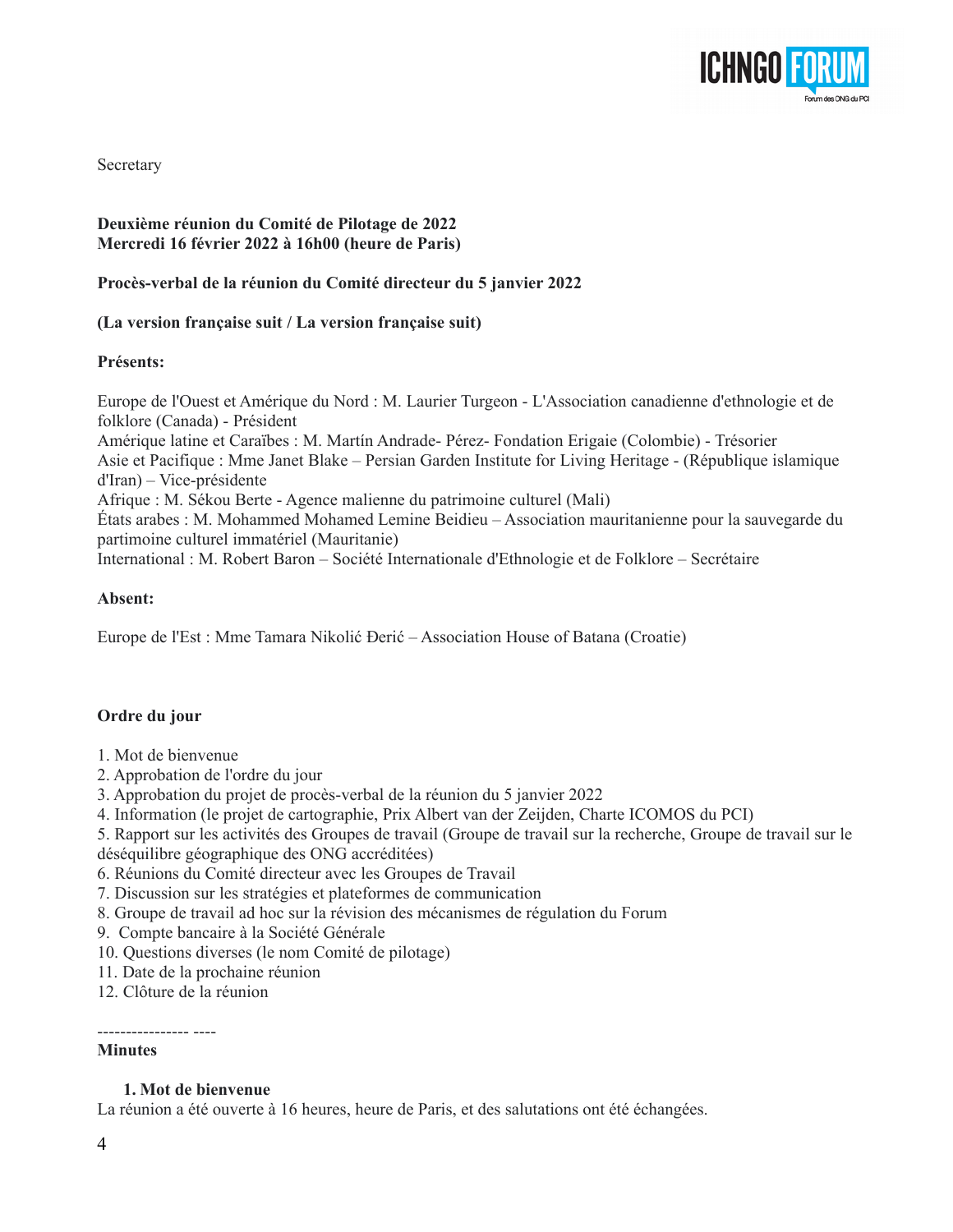

 **2**. **Approbation de l'ordre du jour**

L'ordre du jour est approuvé à l'unanimité.

 **3. Approbation du projet de procès-verbal de la réunion du 5 janvier 2022** Le procès-verbal de la réunion a été approuvé sans aucune modification.

 **4. Information (le projet de cartographie, Prix Albert van der Zeijden, Charte ICOMOS du PCI)** Les membres du comité directeur (CD) qui ont siégé au CD 2021 ont indiqué qu'ils avaient été profondément impliqués dans l'achèvement du projet de cartographie pour enquêter sur les domaines de compétence des ONGA ainsi que les membres du CD qui ont terminé leurs mandats en décembre. Un projet de rapport final, des projets de révision des formulaires 08 et 09 et des projets d'infographie ont été soumis au Secrétariat plusieurs jours avant cette réunion et seront révisés en consultation avec le Secrétariat. Ces discussions porteront également sur la façon dont le Forum fournira des services consultatifs à l'avenir et sur le contenu et les enjeux de ces services. Les vocabulaires relatifs aux compétences des ONGA ainsi que les éléments du PCI identifiés dans l'enquête qui n'avaient pas été inclus auparavant dans les listes du PCI de l'UNESCO seront indexés et fournis au Secrétariat.

L'éditeur d'Heritage Alive a chaleureusement accueilli et accepté la proposition de SC d'un prix à la mémoire d'Albert van der Zeijden pour le meilleur article publié par un auteur de moins de 35 ans dans leur revue. Une annonce du prix figurera dans l'appel à candidatures de Heritage Alive qui sera bientôt diffusé.

Les membres du CD qui ont servi en 2021 ont mentionné que le CD précédent avait soumis des suggestions de révisions à la charte du PCI de l'ICOMOS à l'ICOMOS en décembre. Le CD actuel a convenu de l'importance de questions telles que la manière dont l'authenticité est perçue par l'ICOMOS, sa référence à la « protection » plutôt qu'à la « sauvegarde », la nécessité d'intégrer le patrimoine vivant dans les communautés où les monuments sont situés, et l'impératif d'impliquer largement les communautés dans les processus de sauvegarde, celles-ci sont toutes incluses dans les révisions suggérées. Le CD attend une réponse de l'ICOMOS concernant les révisions suggérées et espère qu'un dialogue actif se développera. L'ICOMOS est une ONGA et le contenu du document de charte final doit être considéré comme un facteur d'évaluation de la réaccréditation. L'ICOMOS a été interviewé pour le projet de cartographie.

### **5. Rapport sur les activités du Groupe de travail (Groupe de travail sur la recherche, Groupe de travail sur le déséquilibre géographique des ONG accréditées)**

Le groupe de travail sur le déséquilibre géographique des ONG accréditées a développé des approches pour générer de nouvelles candidatures d'ONG non accréditées dans les régions sous-représentées. Le groupe de travail pour la recherche est en train de rédiger une boîte à outils sur le tourisme du PCI qui apparaîtra sur le site Web du Forum. Il prévoit un symposium pour le second semestre 2023 qui présentera la trousse à outils. Le CD a convenu que la boîte à outils devrait être adaptée pour inclure des exemples et des recommandations pour chaque région de l'UNESCO. Les membres du CD assisteront à la réunion du GT qui discutera du développement de la trousse à outils, et la trousse à outils complétée sera soumise pour approbation au SC.

# **6. Réunions du Comité directeur avec les Groupes de Travail**

Soulignant l'importance de respecter les exigences et les attentes de tous les groupes de travail, le CD leur rappellera qu'ils doivent chacun fournir des procédures pour l'élection du bureau, un énoncé de mission, leur structure de gouvernance, un rapport annuel d'activités et un ordre du jour pour le travail à entreprendre